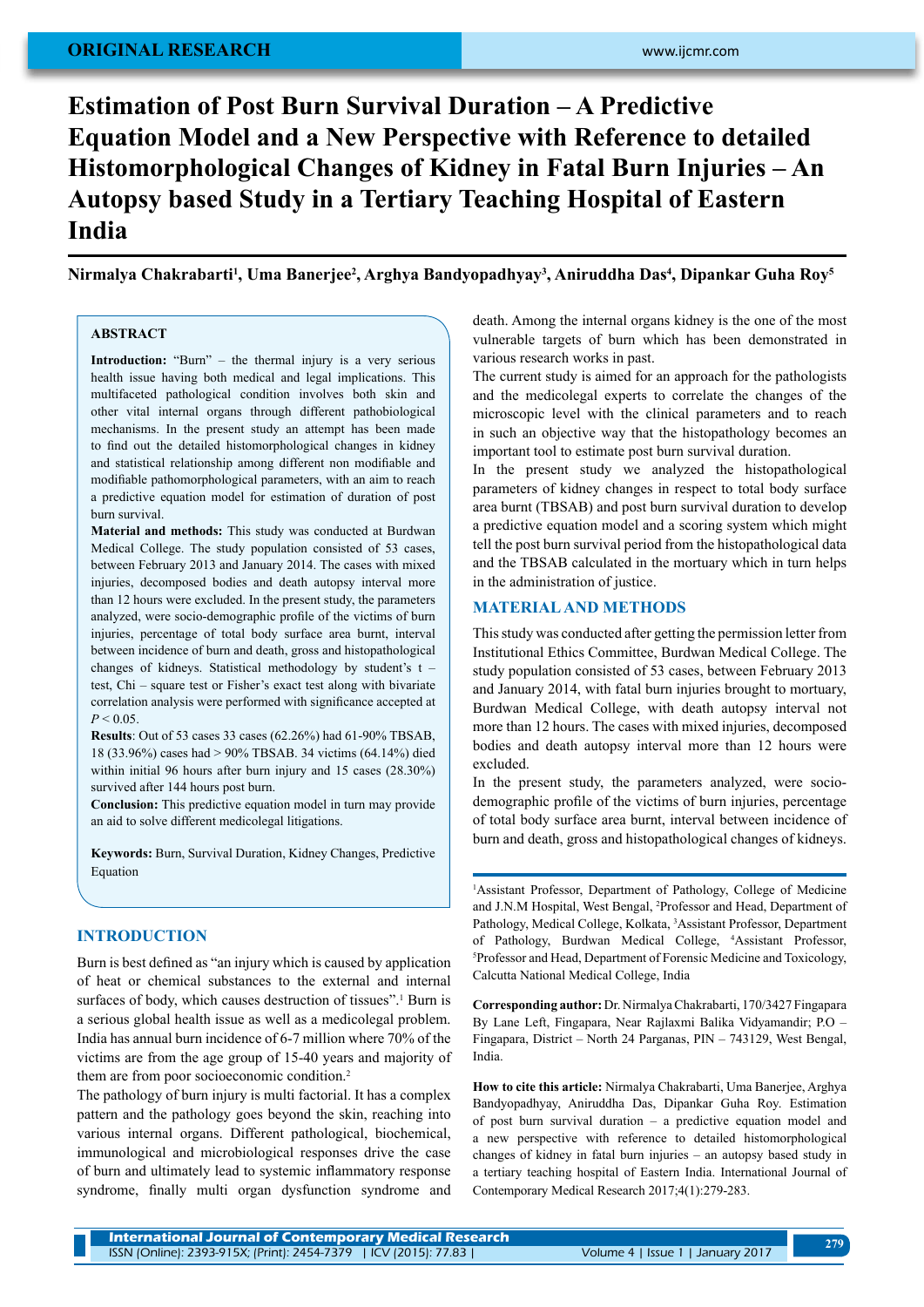|                                                                                                        |            | <b>Post Burn Survival Duration</b> |          |        |            |            |            |            | <b>Total</b> |
|--------------------------------------------------------------------------------------------------------|------------|------------------------------------|----------|--------|------------|------------|------------|------------|--------------|
|                                                                                                        |            | $<$ 24 hours                       | $>24-48$ | >72.96 | $>120-144$ | $>144-168$ | $>336-504$ | $>504-672$ | $(n=53)$     |
|                                                                                                        |            |                                    | hours    | hours  | hours      | hours      | hours      | hours      |              |
| <b>TBSAB</b>                                                                                           | $30 - 60%$ |                                    |          |        |            |            |            |            |              |
|                                                                                                        | $61-90%$   |                                    |          |        |            |            |            |            |              |
|                                                                                                        | $>90\%$    |                                    |          |        |            |            |            |            |              |
| Total                                                                                                  |            |                                    | 12       |        |            |            |            |            |              |
| <b>Table-1:</b> Distrinution of post burn survival duration according to total body surface area burnt |            |                                    |          |        |            |            |            |            |              |

| Observed histopathological changes of kidney                               | <b>Incidence</b> |  |  |  |  |  |
|----------------------------------------------------------------------------|------------------|--|--|--|--|--|
|                                                                            | $(n = 53)$       |  |  |  |  |  |
| Tubular cast                                                               | 10(18.87%)       |  |  |  |  |  |
| Necrosis of tubular epithelium                                             | 53 (100%)        |  |  |  |  |  |
| Desquamation of tubular epithelium                                         | 51 (96.23%)      |  |  |  |  |  |
| Regeneration of tubular epithelium                                         | 19 (35.85%)      |  |  |  |  |  |
| Congestion of interstitium                                                 | 37 (69.81%)      |  |  |  |  |  |
| Interstitial chronic inflammatory infiltrate                               | $8(15.09\%)$     |  |  |  |  |  |
| Interstitial edema                                                         | 24 (45.28%)      |  |  |  |  |  |
| <b>Table-2:</b> Incidence of different histological parameters of affected |                  |  |  |  |  |  |
| kidneys in fatal burn injuries                                             |                  |  |  |  |  |  |

Socio-demographic profile was assessed from the history taken from the police officials, inquest papers and the relatives accompanying the victim. The total body surface area burnt (TBSAB) was calculated by using the 'Wallace rule of nine method'. Post burn survival duration was found from the inquest. Gross and histopathological examinations of both kidneys were performed using the standard autopsy protocol.

# **Statistical analysis**

All the values were expressed as mean with standard deviation (continuous variables) or percentage (categorical variable). Statistical methodology by student's  $t - test$ , Chi – square test or Fisher's exact test (where applicable) along with bivariate correlation analysis were performed with significance accepted at  $P \leq 0.05$ . All gross and histopathological variables were then included in linear regression analysis method to test the hypothesis that the variables employed affected the post burn survival duration. This analysis was performed using SPSS v.19.

## **Results**

53 cases of fatal burn injury, brought to the police morgue of Burdwan Medical College, Burdwan, West Bengal, India, between February 2013 and January 2014, were included in the study. Among 53 victims, 47 (88.68%) were females. The mean age of 53 cases was 31.42 years (range 16-76 years) with standard deviation of 13.071. 40 cases (75.47%) were Hindu in religion and 44 (83.02%) were married. 42 victims (79.25%) were the residents of rural areas.

Out of 53 cases 33 cases (62.26%) had 61-90% TBSAB, 18 (33.96%) cases had > 90% TBSAB. 34 victims (64.14%) died within initial 96 hours after burn injury and 15 cases (28.30%) survived after 144 hours post burn. Correlation analysis, performed between post burn survival duration and TBSAB, shows that Pearson's correlation coefficient  $(r)$  is  $-0.494$  and  $P = 0.00$  (Table-1).

The mean length of right kidney was 104.91 mm (range 90.90- 116.20 mm) with standard deviation of 7.86. The mean length of left kidney was 104.54 mm (range 88-115.10 mm) with standard deviation of 7.86. The mean cortical thickness of right kidney



**Figure-1:** Photomicrograph showing extensive tubular necrosis [Hematoxylin and Eosis, 100X]

was 7.90 mm (range 6- 10.20 mm) with standard deviation of 1.197 and the mean cortical thickness of left kidney was 7.82 mm (range 5.7-11.0 mm). Bivariate correlation analysis between post burn survival duration and kidney length and thickness shows Pearson's *r* for right kidney length and cortical thickness are -0.058 and -0.051, whereas Pearson's *r* for left kidney length and cortical thickness are -0.002 and -0.540 respectively.

Surface congestion of kidneys on gross examination was present in 38 cases (71.7%) among which 20 cases (37.74%) had 60- 90% TBSAB and rest 18 cases (33.96%) had > 90% TBSAB  $(r = 0.511)$ .

Table-2 shows the incidence of different histopathological changes of affected kidneys in fatal burn injury.

All 53 cases showed tubular necrosis (Figure-1) in microscopic level. 16 cases (30.19%) had severe tubular necrosis involving > 50% tubules of which 11 cases had > 90% TBSAB and rest 5 had < 90% TBSAB (*P* = 0.001, Pearson's *r* = 0.483). 11 cases of severe tubular necrosis survived < 72 hours post burn and 5 cases survived  $>$  72 hours post burn ( $P = 0.019$ , Pearson's *r*  $= -0.336$ ). Among 51 cases showing desquamation of tubular epithelium (Figure-2), 31 (58.49%) had 61-90% TBSAB and 18 (33.96%) had > 90% TBSAB (Pearson's *r* = 0.112). 11 cases (20.75%) with desquamation died within initial 24 hours post burn, 12 (22.64%) within 24-48 hours, another 11 cases within 72-96 hours period and rest 17 survived beyond initial 120 hours (Pearson's  $r = -0.334$ ). Out of 10 cases having tubular cast (Figure-3), 6 (11.32%) had  $> 90\%$  TBSAB (Pearson's  $r = 0.269$ ). All 10 died within initial 48 hours (Pearson's  $r =$ - 0.421). Among 37 victims having interstitial congestion, 18 (33.96%) had > 90% TBSAB and rest 19 (35.85%) had 61-90% TBSAB (Pearson's *r* = 0.525). Out of 19 cases, 15 cases who had survived beyond 144 hours post burn showed histopathological evidence of regeneration of tubular epithelium (Pearson's  $r = 0.840$ ). Among 8 cases showing interstitial chronic inflammatory infiltrate, 6 cases (11.32%) survived beyond 168 hours post burn and 2 cases within 168 hours (*P* =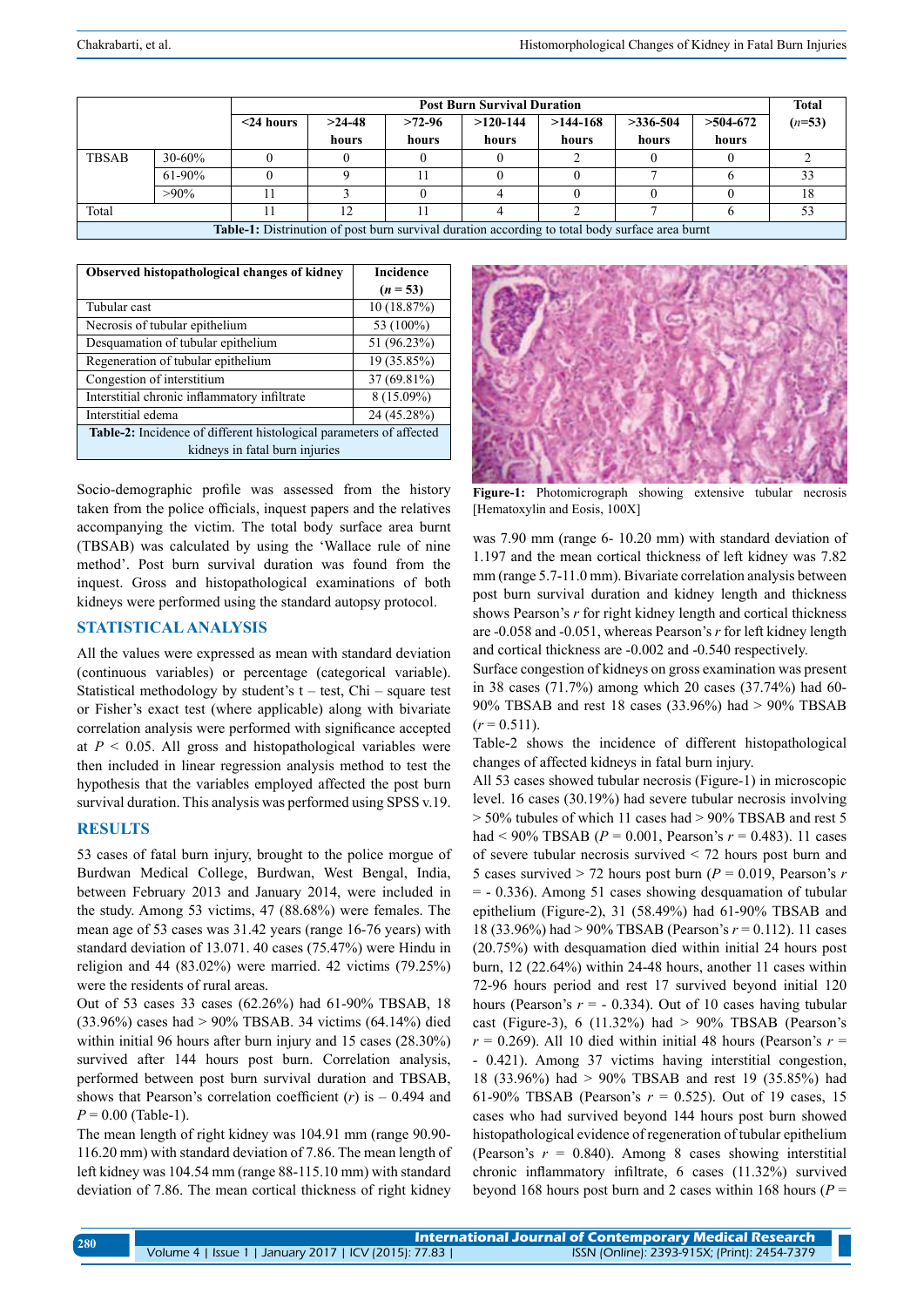

**Figure-2:** Photomicrograph showing desquamation of tubular epithelium [Hematoxylin and Eosin, 400X]



**Figure-3:** Photomicrograph showing extensive cast formation within tubular lumen [Hematoxylin and Eosin, 100X]

0.002, Pearson's  $r = 0.495$ ). 24 cases showed histopathological evidence of interstitial edema. Among these 24 cases, 7 cases  $(13.21\%)$  had the survival period of < 24 hours, 5 (9.43%) had  $>$ 24-48 hours, 6 cases (11.32%) survived for  $>$ 72-96 hours and rest 6 cases (11.32%) had the survival period of >504-672 hours (Pearson's *r* = - 0.090).

All the independent variables except gender, residence and marital status are combined using linear regression analysis method and a predictive equation model is generated for estimation of post burn survival duration:

Post burn survival duration = *23.665 + 0.521 (TBSAB) – 0.11 (length of left kidney in mm) – 0.076 (cortical thickness of right kidney in mm). + 0.042 (age in years) – 1.609 (tubular cast) + 4.086 (regeneration of tubular epithelium) – 1.013 (tubular necrosis) – 2.302 (interstitial congestion) – 1.849 (interstitial chronic inflammatory infiltrate) – 0.939 (desquamation of tubular epithelium)*

For scoring of tubular necrosis '0' is to be put for absence, '1' for involvement of  $\leq 25\%$  tubules, '2' for 25-50% tubular involvement and '3' for > 50% tubular involvement. For other histopathological parameters '0' should be put in case of absence and '1' for presence. For TBSAB 1 should be put in case of 30- 60% TBSAB, 2 in 61-90% TBSAB and 3 in > 90% TBSAB.

For interpretation of final value of post burn survival duration from the predictive equation the following is to be followed: 1= < 24 hours, 2= 25-48 hours, 3= 49-72 hours, 4= 73-96 hours, 5= 97-120 hours, 6= 121-144 hours, 7= 145-168 hours, 8=169  $-$  336 hours, 9= 337-504 hours, 10= 505 – 672 hours and 11=  $> 672$  hours.

### **Discussion**

Burn injuries are one of the most devastating injuries and constitute a major global public health hazard. Burns are the fourth most common type of injury worldwide after road traffic accidents, falls and interpersonal violence.<sup>3</sup> In the present study the peak incidence (77.36%) of fatal burn injuries occurred in the age group of 20 to 40 years followed by 40 to 60 years age group (9.43%) which is similar to the study of Chakraborty et al<sup>4</sup> and Gupta et al<sup>2</sup> where the predominant affected age groups were 20 to 39 years and 15 to 40 years respectively. In the present study females were the major victims of burn injury (88.68%) and 83.02% were married following the common trend in the Indian subcontinent. This observation is almost similar with the study of Batra<sup>5</sup> (female  $80.8\%$ ,  $82.4\%$  married) and Shinde and Keoliya<sup>6</sup> (female 85.45%, 81.91% married). The majority of the victims were of young age group in our study as well as in various previous studies because the young persons are engaged in house hold works in kitchen (in case of females) thus exposed to cooking on open, unguarded flame such as stove, chullha, cooking gas and in factories with fire or electricity and chemicals (in case of males). So there is more chance of accidental burn injuries in this group of people than in children or in older persons. Young females are also subjected to dowry related homicidal deaths in Indian society than the older women. 79.25% victims in the present study were from rural areas where the use of kerosene lamps (for lighting), weakly designed kerosene stoves, polyester mixed fabrics (worn by the rural women), ill-designed huts and scanty medical facilities all contribute to the increased fatalities of burn injuries.

In the present study duration of survival is significantly and negatively correlated with percentage of total body surface area burns which indicates that with increased percentage of TBSAB, the time of survival of the victim decreases significantly. This result is consistent with the study of Olaitan and Jiburum.7 An increase in burn size is associated with hypermetabolism, with persistent inflammation, with catabolism, with changes in body composition, with increased stress hormone production, with marked organ dysfunction, with increased rate of sepsis and ultimately death.<sup>8</sup>

We had selected length, cortical thickness of both kidneys along with surface congestion as the parameters on gross examination. Both length and cortical thickness showed strong negative correlation with post burn survival duration which is similar to the study of Moghazi S et al<sup>9</sup> and Mounier-Vehier C et al.10 This may be due to the fact that with increased survival there is development of systemic sepsis which is responsible for the development of renal failure, thus causing decrease in the renal lengths due to both proximal and distal tubular necrosis. The difference of vascularization between the cortex and the medulla, as well as the redistribution of blood flow from the cortex to the medulla due to hypoperfusion created by hypovolemic shock in fatal burn injuries especially in higher percentages of TBSA burns, could explain cortical thinning which ultimately resulting into cortical atrophy. We found that with higher TBSAB we found higher number of kidneys with surface congestion, which was similar to the animal model study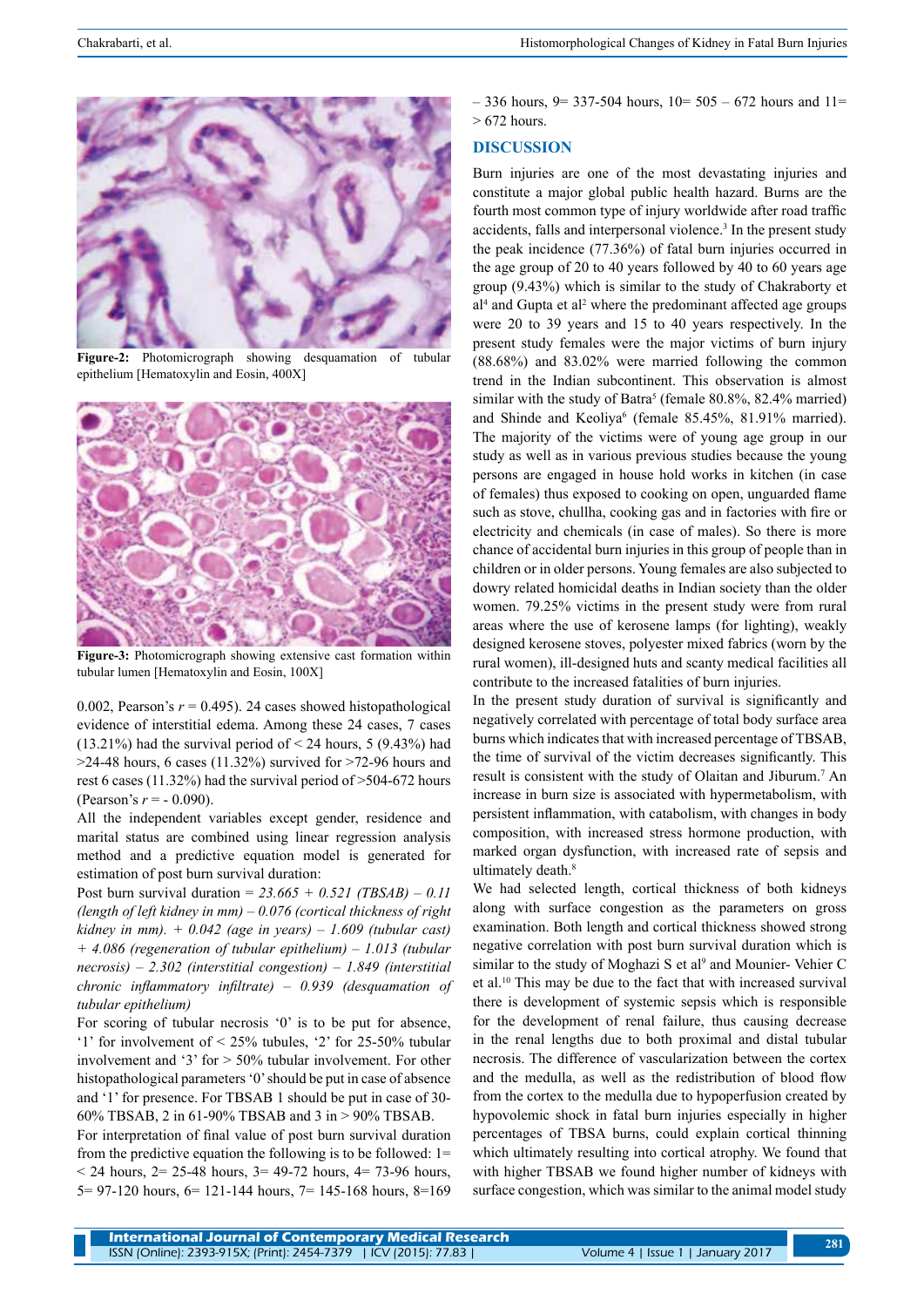of Thailand by Aengwanich and Simarsks.11 Fatal burn injuries induce tremendous stress responses in human body that lead to increased heart rate and increased blood flow to muscle, brain and heart which may be the cause of gross surface congestion of kidney. Besides this high blood pressure resulting from an autonomic nervous system response as a transient effect of high percentages of TBSA burns, may cause circulatory rupture leading to hemorrhage in various internal organs such as lung, kidney, liver and heart.

Burn injury affects kidney by creating hypovolemic and intense pro-inflammatory states in the earlier phases of survival whereas in the later days systemic sepsis takes the upper hand for the development of the organ dysfunction. Tubular necrosis, desquamation of tubular epithelium, tubular cast, interstitial congestion and interstitial chronic inflammatory infiltrate are the histopathological findings in kidney in the present study that is close to the studies of Sevitt<sup>12</sup>, Argamaso<sup>13</sup>, Rathod et al<sup>14</sup> and Schrier et al.<sup>15</sup> Necrosis of tubular epithelium, desquamation of tubular epithelium, tubular casts and congestion of interstitium – all were positively correlated with TBSAB among which tubular necrosis had an statistical significant correlation with TBSAB. Tubular necrosis, desquamation of tubular epithelium, tubular casts and interstitial edema were positively correlated with duration of survival post burn whereas regeneration of tubular epithelium, interstitial chronic inflammatory infiltrate had negative correlation. Here also tubular necrosis and interstitial chronic inflammatory infiltrate had statistically significant correlation with post burn survival duration. Hypovolemia in fatal burn injury leads to reduced renal blood flow and renal vasoconstriction due to release of pro-inflammatory cytokines and stress related hormones, ultimately producing acute renal injury which is manifested by tubular necrosis, desquamation of tubular epithelium and formation of tubular casts by the accumulated desquamated and necrosed epithelial cells in tubular lumen. Interstitial congestion which is produced due to stress response also leads to hypoxia in tubules and further worsens the degree of tubular necrosis. This renal hypoxia deranges ATP dependent sodium pumps on cell membrane of tubular epithelial cells and causes influx of sodium and water in cytoplasm in early post burn phases. Ischemic insult also stimulates bone marrow derived hematopoietic and mesenchymal stem cells which exert a paracrine action that facilitates the repair process by reducing the inflammation and injury in those victims who survived for a prolonged period.16 We found this pathological basis of repair in our study as a form of regeneration of tubular epithelium in late post burn phases. Interstial edema and chronic mononuclear inflammatory infiltrate were seen in this setting as the response of tubular injury.

This subjectivity of histopathological examination of kidney in fatally burnt victims has guided us to a new concept of objectivity of histopathological examination which is estimated by linear regression analysis as a predictive equation for determining post burn survival period from different gross and histopathological parameters. No known previous study has reported this kind of scoring system and importance of post burn survival period estimation from objective histopatholgical examination. In Legal Medicine and Forensic science, the post burn survival period has a paramount importance because proper estimation of post burn survival period may guide us

if the victim was capable to give dying declaration or dying deposition which helps in administration of justice in India. Revalidation of post burn survival duration also solve the issues of professional negligence of a physician while treating the patient according to the accepted protocol or refusing to treat a fatally burnt patient in emergency. By proper gross and histopathological examination we can comment on the crucial initial time frame in which proper medical management is needed for a fatally burnt victim. If a doctor refuses the patient to treat in the emergency in this phase it may be taken as an evidence of negligence because in this early crucial phase the patient might survive if he got the proper management. On the other way the doctor may be escaped from the false allegation of negligence if it is proven that the victim was brought to the hospital late when despite resuscitation multi-organ failure has become inevitable. It can also help to judge the issues of bride burning where the in - laws have kept the burnt victim for a prolonged period in home and made unnecessary delay to the treatment leading to the inevitable death.

## **Conclusion**

Beside the age old descriptive histopathology of renal changes in fatal burn, in this present study we have made an effort to estimate approximate true post burn survival duration which can be helpful to the medicolegal field. Revalidation of the autopsy examination is made in cases of burn injury along with objective histopathological examination which reestablishes its profound importance with a new perspective.

#### **References**

- 1. Vij K. Textbook of Forensic Medicine and Toxicology, Principles and Practice. 3<sup>rd</sup> ed. New Delhi, India: Elevier; 2009.
- 2. Gupta JL, Makhila LK, Bajaj SP. National programme for prevention of burn injuries. Ind J Plastic Surg. 2010; 43(suppl):S6-S10.
- 3. World Health Organisation Website. [Online]. [cited 2014 April 16. Available from:
- 4. http://www.who.int/violence\_injury\_prevention/child/ injury/world\_report/Burns\_english.pdf
- 5. Chakraborty S, Bisoi S, Chattopadhyay D, Mishra R, Bhattacharya N, Biswas B. A study on demographic and clinical profile of burn patients in an Apex Institute of West Bengal. Indian J Public Health. 2010;54:27-29.
- 6. Batra AK. Burn mortality: recent trends and sociocultural determinants in rural India. Burns. 2003;29:270-275.
- 7. Shinde AB, Keoliya AN. Socio-demographic characteristics of burn deaths in rural India. Int J Healthcare and Biomedical Research. 2013;1:227-233.
- 8. Olaitan PB, Jiburum BC. Analysis of burn mortality in a burns centre. Ann Burns Fire Disasters. 2006;19:59–62.
- 9. Jeschke MG, Mlcak RP, Finnerty CC, Norbury WB, Gauglitz GG, Kulp GA et al. Burn size determines the inflammatory and hypermetabolic response. Critical Care. 2007;11:R90.
- 10. Moghazi S, Jones E, Arya K, Hennigar RA. Correlation of renal histopathology with sonographic findings. Kidney International. 2005;67:1515-1520.
- 11. Mounier-Vehier C, Lions C, Devos P, Jaboureck O, Willoteaux S, Carre A, et al. Cortical thickness: An early morphological marker of atherosclerotic renal disease. Kidney International. 2002;61:591-598.